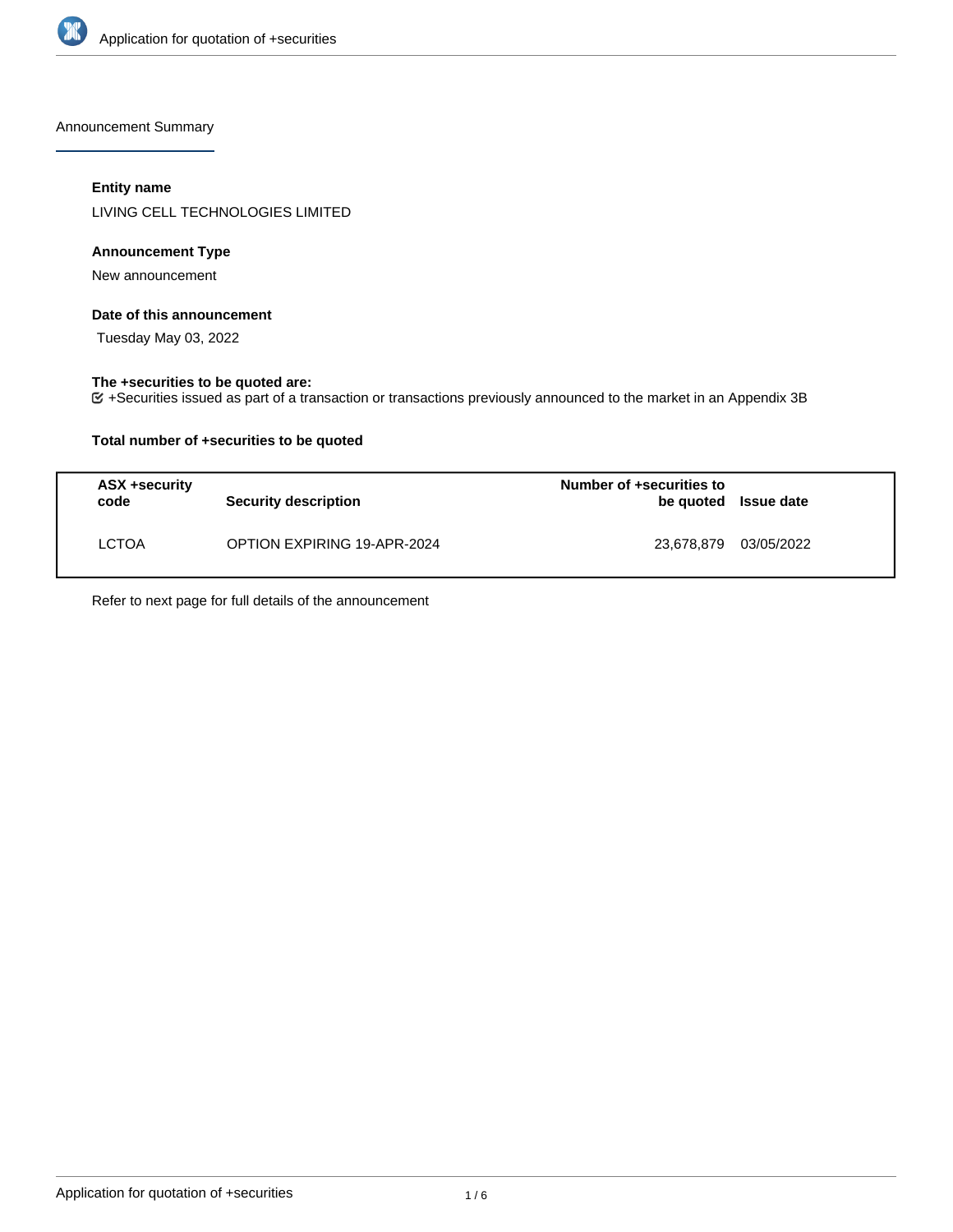

Part 1 - Entity and announcement details

### **1.1 Name of entity**

LIVING CELL TECHNOLOGIES LIMITED

We (the entity named above) apply for +quotation of the following +securities and agree to the matters set out in Appendix 2A of the ASX Listing Rules.

**1.2 Registered number type** ABN

**Registration number** 14104028042

**1.3 ASX issuer code LCT** 

**1.4 The announcement is**

New announcement

#### **1.5 Date of this announcement**

3/5/2022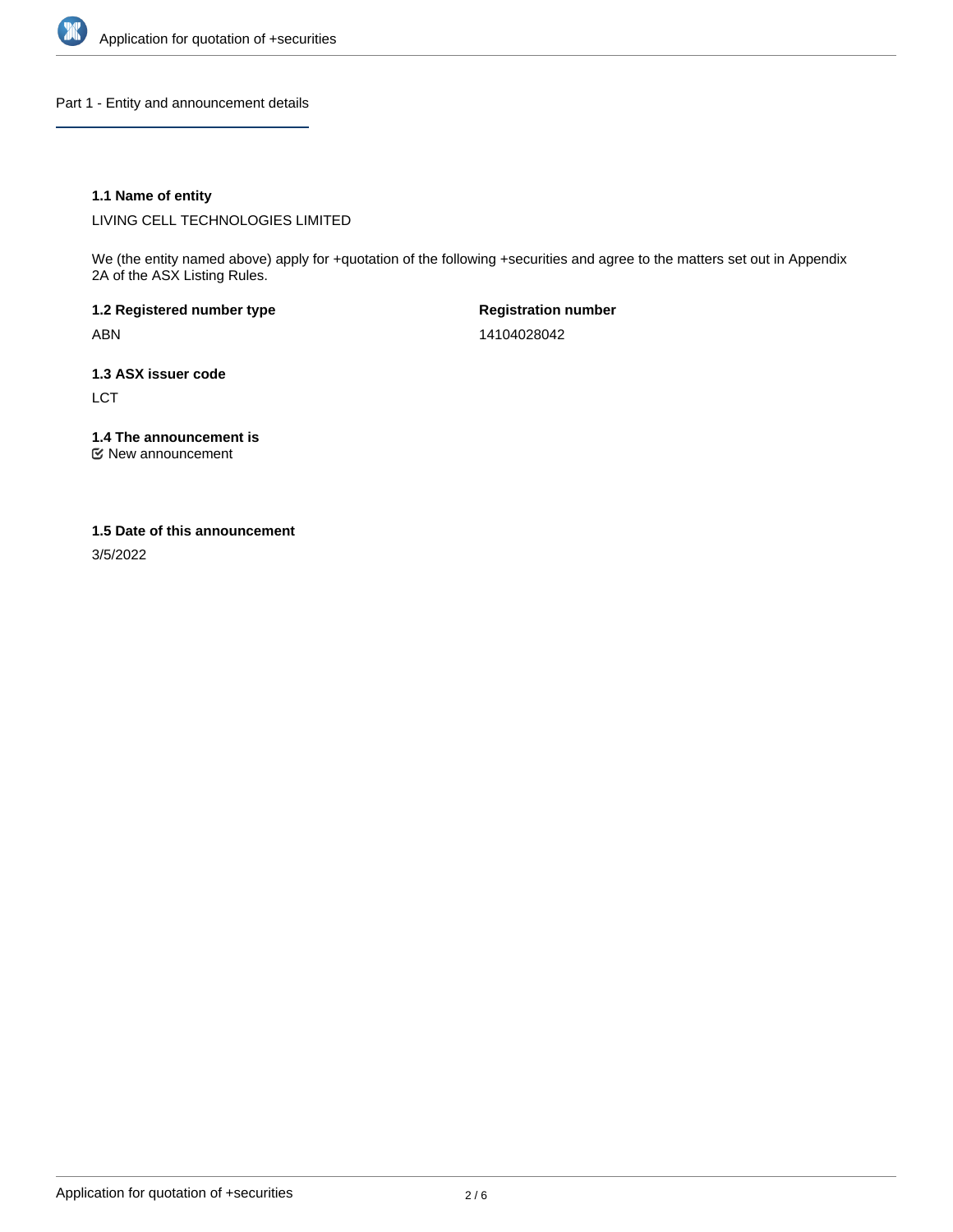

# Part 2 - Type of Issue

### **2.1 The +securities to be quoted are:**

+Securities issued as part of a transaction or transactions previously announced to the market in an Appendix 3B

#### **Previous Appendix 3B details:**

| <b>Announcement Date and</b><br>Time | <b>Announcement Title</b>                   | Selected Appendix 3B to submit quotation<br>reauest |  |
|--------------------------------------|---------------------------------------------|-----------------------------------------------------|--|
| 28-Apr-2022 16:03                    | New - Proposed issue of securities -<br>LCT | A placement or other type of issue                  |  |

**2.3a.2 Are there any further issues of +securities yet to take place to complete the transaction(s) referred to in the Appendix 3B?**

No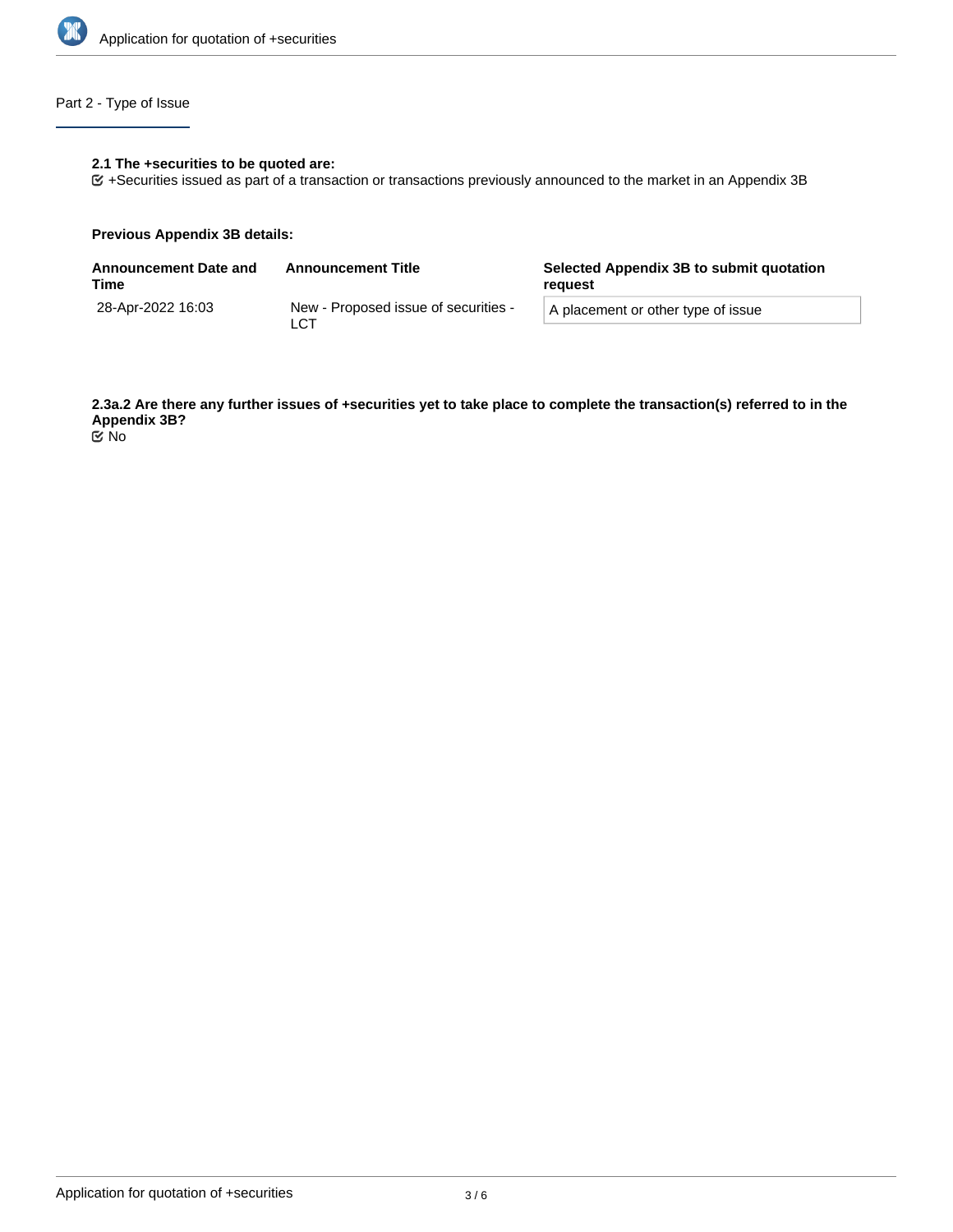

Part 3A - number and type of +securities to be quoted where issue has previously been notified to ASX in an Appendix 3B

#### Placement Details

## **ASX +security code and description**

LCTOA : OPTION EXPIRING 19-APR-2024

# **Issue date**

3/5/2022

#### Distribution Schedule

**Provide a distribution schedule for the new +securities according to the categories set out in the left hand column including the number of recipients and the total percentage of the new +securities held by the recipients in each category.**

| Number of +securities held | <b>Number of holders</b> | Total percentage of +securities held<br>For example, to enter a value of 50%<br>please input as 50.00 |
|----------------------------|--------------------------|-------------------------------------------------------------------------------------------------------|
| $1 - 1,000$                |                          | $\%$                                                                                                  |
| $1,001 - 5,000$            |                          | $\%$                                                                                                  |
| $5,001 - 10,000$           |                          | $\%$                                                                                                  |
| 10,001 - 100,000           |                          | $\%$                                                                                                  |
| 100,001 and over           |                          | $\%$                                                                                                  |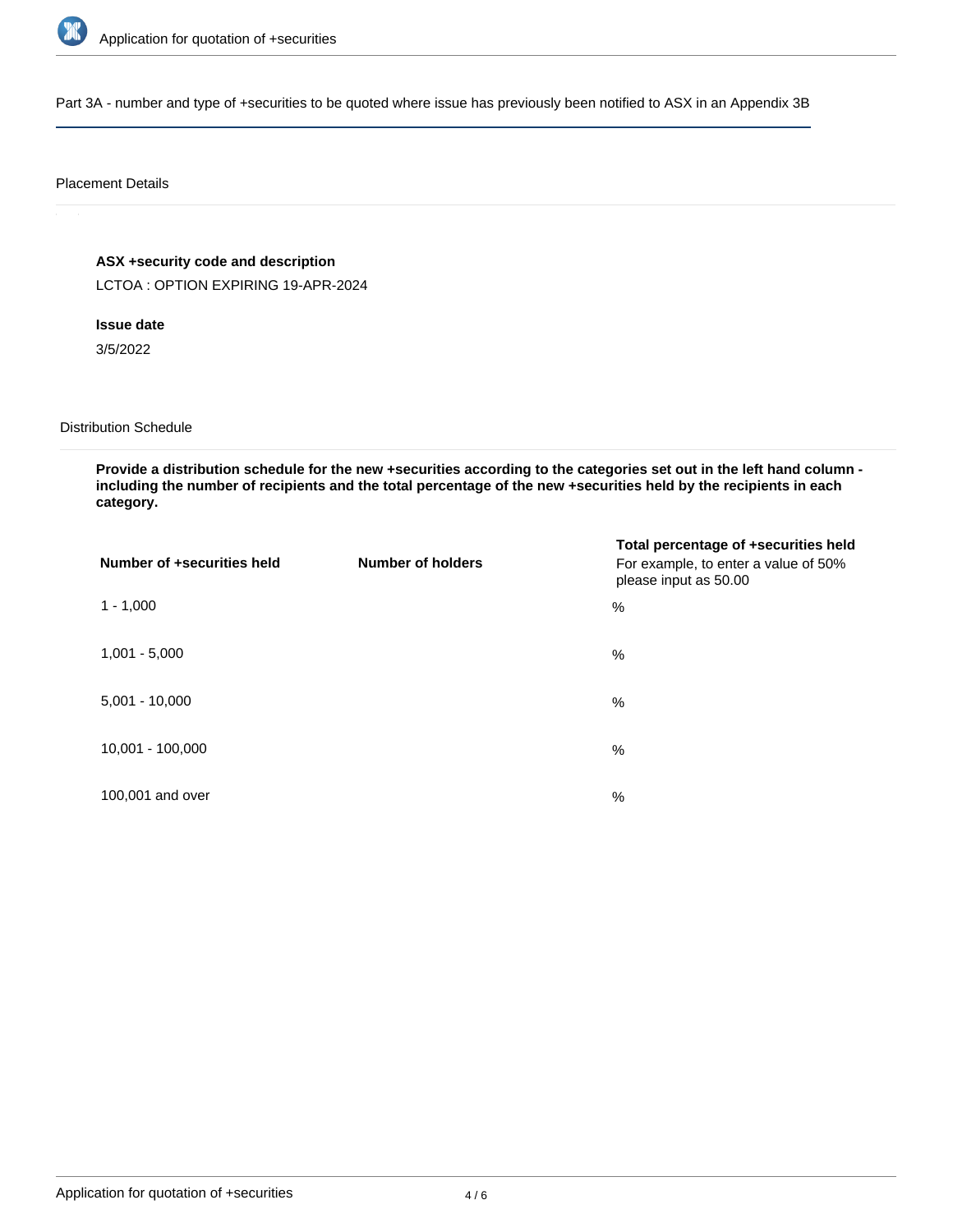

Issue details

### **Number of +securities to be quoted**

23,678,879

#### **Are the +securities being issued for a cash consideration?**

No

# **Please describe the consideration being provided for the +securities**

Nil consideration as Options are being issued as compensation for change to rights issue pricing

# **Please provide an estimate (in AUD) of the value of the consideration being provided per +security for the +securities to be quoted**

0.001000

# **Any other information the entity wishes to provide about the +securities to be quoted**